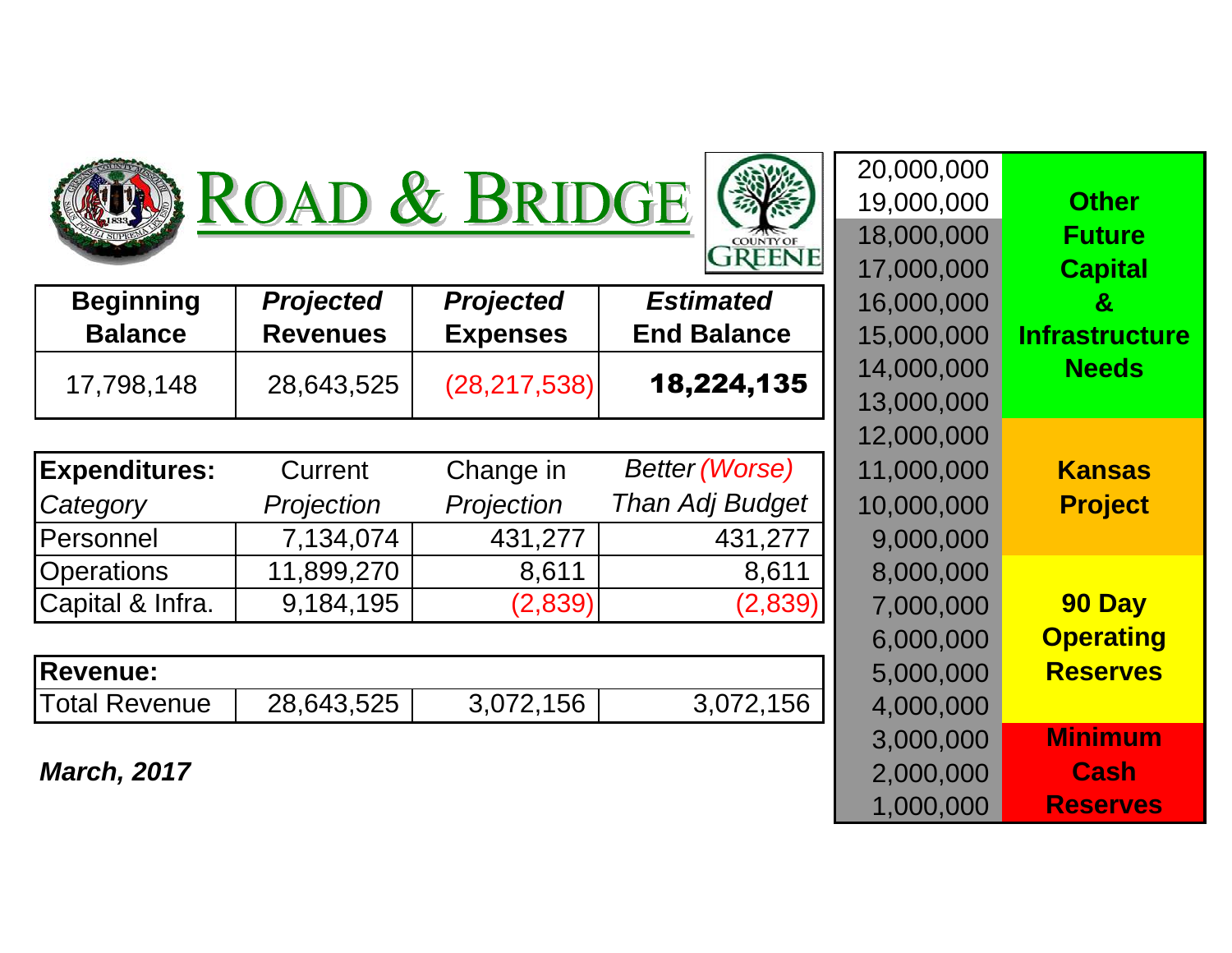





| <b>Beginning</b>      | <b>Projected</b> | <b>Projected</b> | <b>Estimated</b>       | 4,000,000 | <b>Preferred</b> |
|-----------------------|------------------|------------------|------------------------|-----------|------------------|
| <b>Balance</b>        | <b>Revenues</b>  | <b>Expenses</b>  | <b>End Balance</b>     | 3,750,000 | <b>Operating</b> |
| 3,846,262             | 2,173,508        | (2,120,692)      | 3,899,078              | 3,500,000 | <b>Zone</b>      |
|                       |                  |                  |                        | 3,250,000 |                  |
|                       |                  |                  |                        | 3,000,000 |                  |
| <b>Expenditures:</b>  | Current          | Change in        | <b>Better (Worse)</b>  | 2,750,000 |                  |
| Category              | Projection       | Projection       | <b>Than Adj Budget</b> | 2,500,000 |                  |
| Personnel             | 1,420,721        | 25,817           | 25,817                 | 2,250,000 |                  |
| <b>Operations</b>     | 335,970          | 7,000            | 7,000                  | 2,000,000 |                  |
| Capital & Equip.      | 364,000          | $\overline{0}$   | $\Omega$               | 1,750,000 |                  |
|                       |                  |                  |                        | 1,500,000 |                  |
| <b>Revenue:</b>       |                  |                  |                        | 1,250,000 |                  |
| <b>State Revenue</b>  | 390,048          | $\overline{0}$   | $\Omega$               | 1,000,000 |                  |
| <b>County Revenue</b> | 1,783,460        | 20,000           | 20,000                 | 750,000   |                  |
|                       |                  |                  |                        |           |                  |

**March, 2017**

|                 |                  | <b>ISSESSOR</b>  |                       | 5,000,000<br>4,750,000 |                  |
|-----------------|------------------|------------------|-----------------------|------------------------|------------------|
|                 |                  |                  | <b>FREENE</b>         | 4,500,000<br>4,250,000 |                  |
| ng              | <b>Projected</b> | <b>Projected</b> | <b>Estimated</b>      | 4,000,000              | <b>Preferred</b> |
| e               | <b>Revenues</b>  | <b>Expenses</b>  | <b>End Balance</b>    | 3,750,000              | <b>Operating</b> |
| 32 <sub>2</sub> | 2,173,508        | (2, 120, 692)    | 3,899,078             | 3,500,000              | <b>Zone</b>      |
|                 |                  |                  |                       | 3,250,000              |                  |
|                 |                  |                  |                       | 3,000,000              |                  |
| es:             | Current          | Change in        | <b>Better (Worse)</b> | 2,750,000              |                  |
|                 | Projection       | Projection       | Than Adj Budget       | 2,500,000              |                  |
|                 | 1,420,721        | 25,817           | 25,817                | 2,250,000              |                  |
|                 | 335,970          | 7,000            | 7,000                 | 2,000,000              |                  |
| quip.           | 364,000          | 0                | 0                     | 1,750,000              |                  |
|                 |                  |                  |                       | 1,500,000              |                  |
|                 |                  |                  |                       | 1,250,000              |                  |
| านe             | 390,048          | $\Omega$         | $\Omega$              | 1,000,000              |                  |
| enue            | 1,783,460        | 20,000           | 20,000                | 750,000                |                  |
|                 |                  |                  |                       | 500,000                | 90 Day           |
| $\overline{7}$  |                  |                  |                       | 250,000                | <b>Reserves</b>  |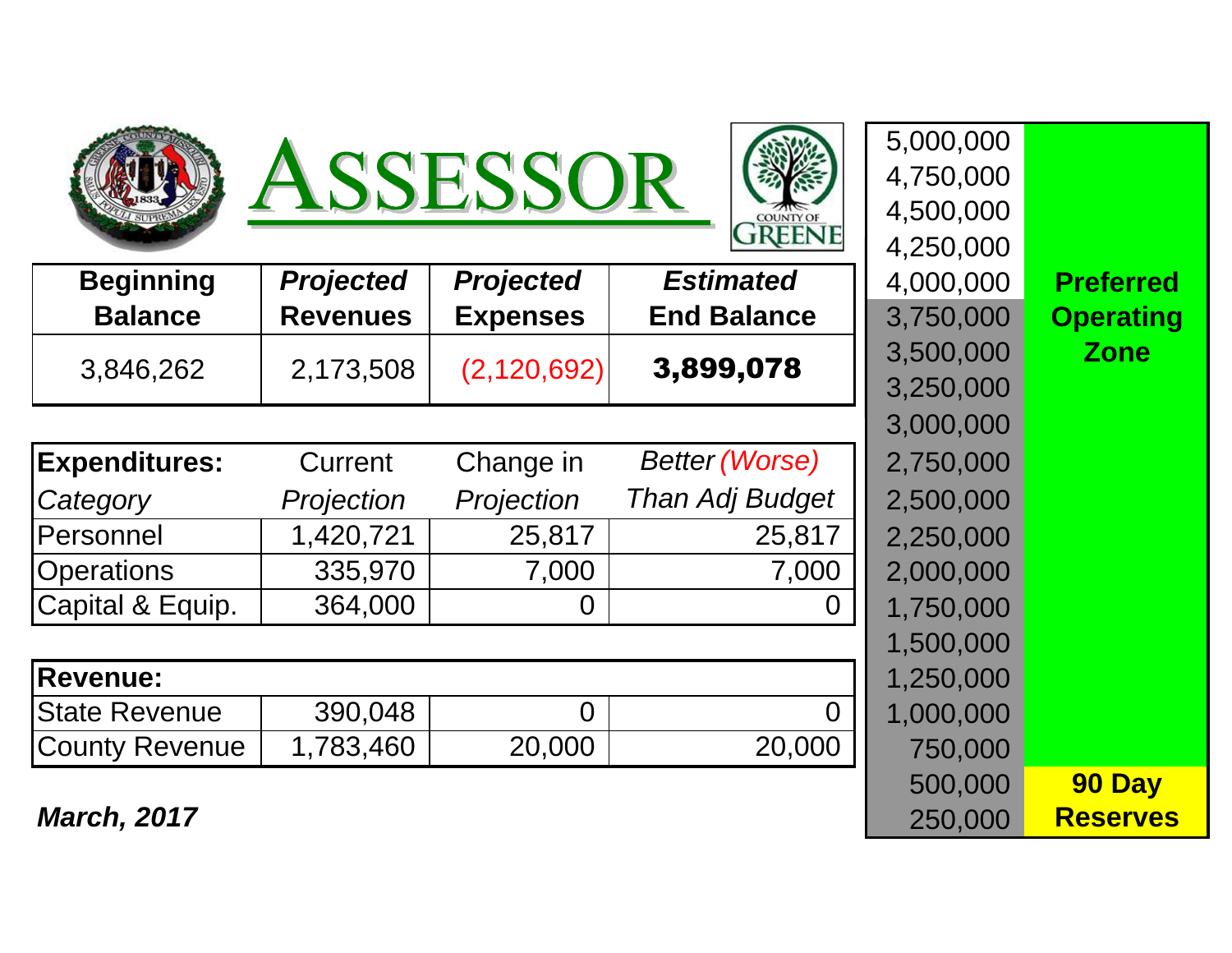| <b>GENERAL FUND</b>         |                 |                       |                       |          |
|-----------------------------|-----------------|-----------------------|-----------------------|----------|
| <b>REVENUE</b>              | March           | Change In             | Projection            |          |
| <b>March, 2017</b>          | <b>Year End</b> | Projection            | <b>Better (Worse)</b> |          |
|                             | Projection      | <b>Better (Worse)</b> | Than Adj. Budget      |          |
| <b>Sales Tax</b>            | 12,783,000      | (630, 500)            | (630, 500)            | $-4.7%$  |
| <b>Property Taxes</b>       | 6,211,433       | (109, 529)            | (109, 529)            | $-1.7%$  |
| <b>Other Taxes</b>          | 903,325         | (77, 175)             | (77, 175)             | $-7.9%$  |
| <b>Sheriff Fees</b>         | 7,246,288       | (1, 154, 193)         | (1, 154, 193)         | $-13.7%$ |
| <b>Collector's Comm.</b>    | 3,280,452       | 52,446                | 52,446                | 1.6%     |
| <b>Recorder Fees</b>        | 1,136,500       | O                     | O                     | 0.0%     |
| <b>Bldg &amp; Planning</b>  | 880,200         | (54, 700)             | (54, 700)             | $-5.9%$  |
| Pub. Admin Fees             | 300,932         | (69,068)              | (69,068)              | $-18.7%$ |
| <b>Other Fees</b>           | 1,053,743       | 27,387                | 27,387                | 2.7%     |
| Grants                      | 2,614,023       | 91,047                | 91,047                | 3.6%     |
| Interest                    | 329,531         | 5,531                 | 5,531                 | 1.7%     |
| <b>Other Rev &amp; Trfs</b> | 508,440         | (1,094,108)           | (1,094,108)           | $-68.3%$ |
| <b>Finance Comm Adj</b>     | (270, 017)      | (270,017)             | (270,017)             | 0.0%     |
| Total                       | 36,977,850      | (3,282,879)           | (3,282,879)           | $-8.2%$  |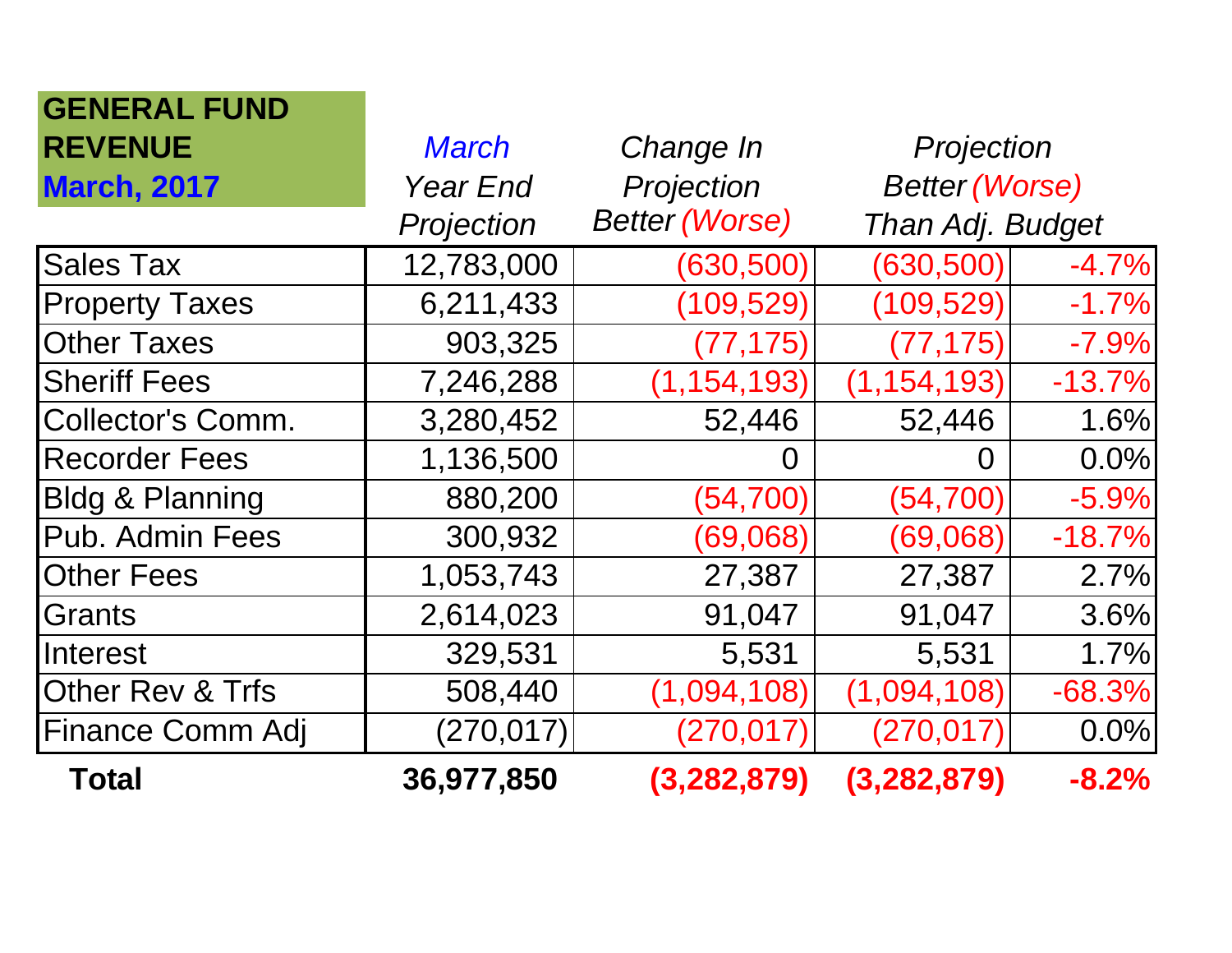| <b>GENERAL FUND</b>               |               |                       |                       |          |
|-----------------------------------|---------------|-----------------------|-----------------------|----------|
| <b>EXPENDITURES</b>               | <b>March</b>  | Change                | Projection            |          |
| JU.<br><b>March, 2017</b>         | Year End      | In Projection         | <b>Better (Worse)</b> |          |
|                                   | Projection    | <b>Better (Worse)</b> | <b>Than Budget</b>    |          |
| <b>Circuit Courts &amp; Clerk</b> | 1,815,585     | 49,400                | 49,400                | 2.6%     |
| Juvenile                          | 4,092,180     | 332,384               | 332,384               | 7.5%     |
| <b>Prosecuting Attorney</b>       | 3,914,569     | 0                     | 0                     | 0.0%     |
| <b>Sheriff</b>                    | 5,566,490     | (57, 420)             | (57, 420)             | $-1.0%$  |
| Jail                              | 8,743,132     | (18,037)              | $(18,\!037)$          | $-0.2%$  |
| Collector                         | 624,296       | 0                     | 0                     | 0.0%     |
| <b>County Clerk</b>               | 721,441       | 37,500                | 37,500                | 4.9%     |
| <b>Finance Departments</b>        | 744,871       | 3,036                 | 3,036                 | 0.4%     |
| <b>Public Administrator</b>       | 458,211       | (1,787)               | (1,787)               | $-0.4%$  |
| Recorder                          | 415,878       | (20,000)              | (20,000)              | $-5.1%$  |
| <b>County Commission</b>          | 423,339       | 3,437                 | 3,437                 | 0.8%     |
| <b>Human Resources</b>            | 252,511       | 3,011                 | 3,011                 | 1.2%     |
| Purchasing                        | 196,405       | 521                   | 521                   | 0.3%     |
| <b>General Services</b>           | 233,575       | 1,893                 | 1,893                 | 0.8%     |
| <b>Pre-Trial</b>                  | 227,730       | 4,330                 | 4,330                 | 1.9%     |
| <b>Information Systems</b>        | 2,197,009     | 93,753                | 93,753                | 4.1%     |
| <b>Emergency Mgmt</b>             | 722,496       | 37,271                | 37,271                | 4.9%     |
| <b>Resource Mgmt</b>              | 1,537,198     | 698                   | 698                   | 0.0%     |
| <b>Building Operations</b>        | 1,166,126     | 44,994                | 44,994                | 3.7%     |
| <b>Vehicle Operations</b>         | 487,381       | 35,269                | 35,269                | 6.7%     |
| <b>Utilities</b>                  | 860,000       | (117,000)             | (117,000)             | $-15.7%$ |
| Non-Departmental                  | 2,769,807     | 40,728                | 40,728                | 1.4%     |
| <b>Public Information</b>         | 61,078        | 1,619                 | 1,619                 | 2.6%     |
| <b>Supplement LEST 1</b>          | 990,152       | (308, 251)            | (308, 251)            | $-45.2%$ |
| <b>Debt Service</b>               | 2,661,016     | (636, 907)            | (636, 907)            | $-31.5%$ |
| Contingency                       |               | 1,080,000             | 1,080,000             | 100.0%   |
| Finance Comm Adj                  | (1, 198, 645) | 1,198,645             | 1,198,645             | 0.0%     |
| <b>TOTALS</b>                     | 40,683,829    | 1,809,087             | 1,809,087             | 4.3%     |